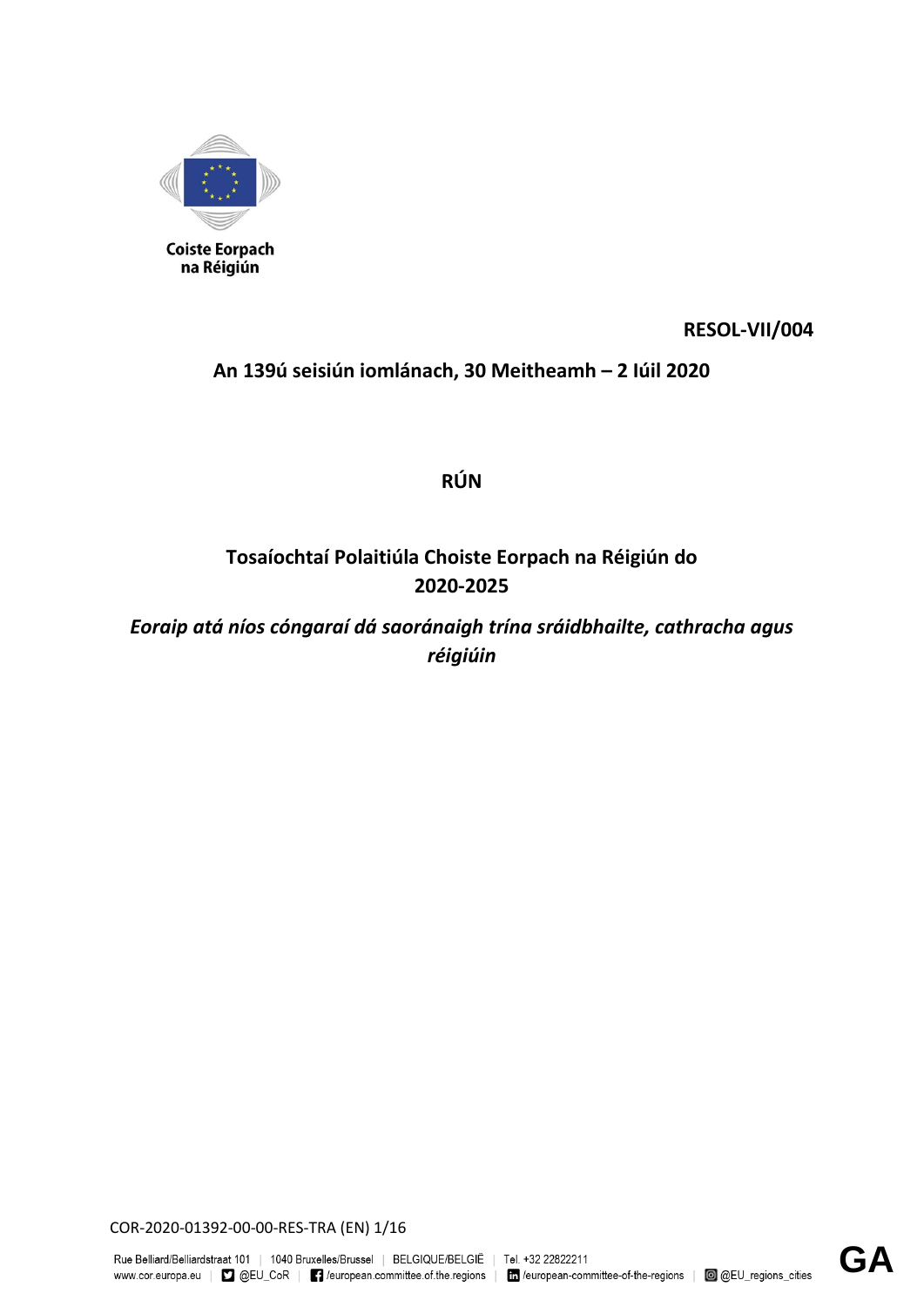#### **Rún ó Choiste Eorpach na Réigiún – Tosaíochtaí Choiste Eorpach na Réigiún do 2020-2025 – Eoraip atá níos cóngaraí dá saoránaigh trína sráidbhailte, cathracha agus réigiúin**

Is éard atá i gCoiste Eorpach na Réigiún (CnaR) tionól polaitiúil atá leagtha síos i gConarthaí an Aontais a chuireann ionadaíocht institiúideach ar fáil do na limistéir chríochacha, na réigiúin, na cathracha agus na bardais go léir.

Má tá Aontas Eorpach ann a thugann aird ar riachtanais agus ar ábhair imní áitiúla agus réigiúnacha, déantar dlisteanacht dhaonlathach a mhéadú, úinéireacht a fheabhsú agus breisluach níos fearr a bhaint amach i dtaca le beartais an Aontais agus le héifeachtacht na mbeartas sin ar an láthair. Ar an gcaoi sin, téann an méid sin chun sochair do na saoránaigh. Chuige sin, oibríonn Coiste Eorpach na Réigiún i ndlúthchomhar leis an gCoimisiún Eorpach, le Parlaimint na hEorpa agus le Comhairle an Aontais Eorpaigh, mar aon leis na Ballstáit ag na leibhéil éagsúla rialtais. I bhfianaise staid reatha an Aontais, is gá an comhar sin a neartú go leanúnach agus páirt níos mó a bheith ag réigiúin, cathracha agus bardais i bhforbairt bheartais agus reachtaíocht an Aontais.

# **Ón ngéarchéim go dtí an téarnamh: i dtreo Aontas Eorpach atá athléimneach, inbhuanaithe agus comhtháite**

Le blianta beaga anuas tá dúshláin roimh an Aontas Eorpach nach bhfacthas a leithéid riamh roimhe seo: is é sin géarchéim airgeadais mhór, cúluithe eacnamaíocha tromchúiseacha, dúshláin shóisialta agus chríochacha, na haistrithe glasa agus digiteacha, éagobhsaíocht i gcomharsanacht an Aontais agus ar an leibhéal domhanda agus an imirce. De dheasca phaindéim COVID-19, tá dúshlán breise á chur ar dhlúthpháirtíocht an Aontais agus tá aird tarraingthe ar chumas an Aontais dul i ngleic le héigeandálaí a chuireann brú mór ar sheirbhísí sláinte, sóisialta agus poiblí. Tá sé léirithe ag an ngéarchéim is déanaí seo, ní hamháin gur gá freagairt chomhordaithe a ghlacadh, a bhfuil buiséad AE i bhfad níos láidre ina thaca léi, ach gur gá freisin tacaíocht bhreise a thabhairt don aon mhilliún údarás áitiúil agus réigiúnach atá ag obair sa líne tosaigh chun na saoránaigh agus geilleagair áitiúla a chosaint agus chun freagairt d'éigeandálaí<sup>1</sup>.

#### *Ní mór don Aontas a bheith níos athléimní ó thaobh cúrsaí sóisialta, comhshaoil agus*

*eacnamaíocha ina réigiúin agus ina chathracha go léir.* Agus infheistíocht Eorpach atá maoinithe mar is ceart ina taca leis, ní mór don Aontas a áirithiú go bhfreastalaíonn a bheartais agus a chláir ar riachtanais na bpobal áitiúil. Is iad na cathracha agus na réigiúin a thiomáineann geilleagar na hEorpa. Tá ról na n-údarás áitiúil agus réigiúnach bunriachtanach i gceapadh agus cur chun feidhme bheartais an Aontais. Is ar an gcúis sin nach mór don Aontas páirt níos fearr agus níos láidre a thabhairt do na cathracha, na bailte agus na réigiúin i bpróiseas cinnteoireachta an Aontais trí phróiseas rialtais il-leibhéil atá praiticiúil agus dea-eagraithe. Ní mór don Eoraip dlús a chur leis an digiteáil agus

1

<sup>1</sup> Dearbhú ó Choiste Eorpach na Réigiún maidir le húdaráis áitiúla agus réigiúnacha mar ghníomhaithe sa fhreagairt Eorpach ar ghéarchéim COVID-19 (Níl leagan GA ann, teideal aistrithe).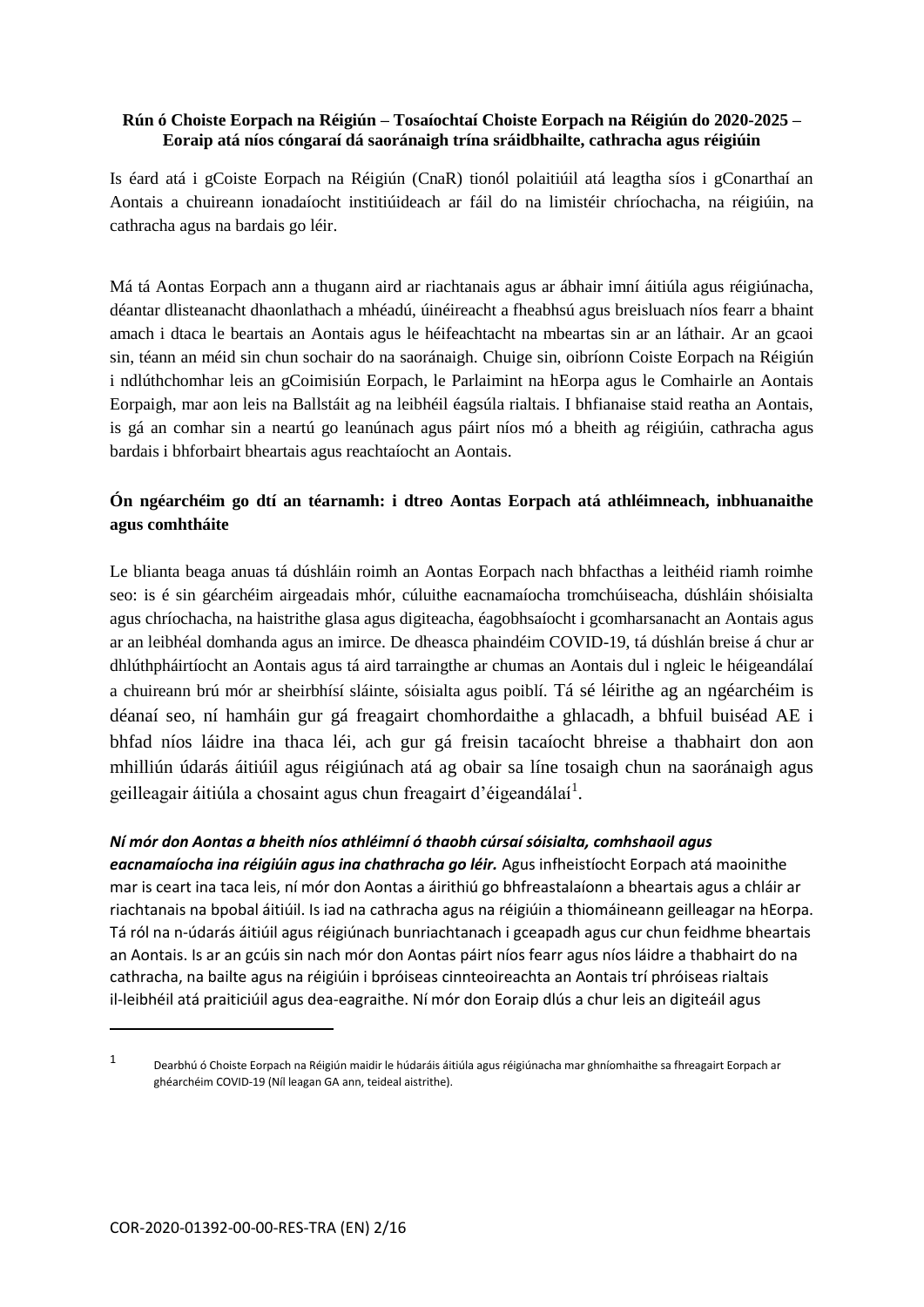borradh a chur faoin gcumas nuálaíochta i gcomhar leis na Ballstáit agus na húdaráis áitiúla agus réigiúnacha ar fud an Aontais. Chun téarnamh níos tapa agus níos cothroime a áirithiú, tá gá le dlúthpháirtíocht, freagracht agus comhpháirtíochtaí níos fearr san Eoraip bunaithe ar thiomantas an Aontais d'fhás glas, inbhuanaithe atá cothrom ó thaobh críche de a bhaint amach, a thacaíonn le gach réigiún agus le gach cathair.

Dá bhrí sin, díreoidh Coiste Eorpach na Réigiún (CnaR) ar na tosaíochtaí seo a leanas – a mbeidh príomhbhearta ag gabháil leo – le linn a dhá théarma oifige cúig bliana (2020-2025):

## *An Eoraip a thabhairt níos cóngaraí dá saoránaigh: daonlathas an Aontais a neartú agus ag comhoibriú le chéile ar son thodhchaí ár nAontais*

*Is é an misean atá ag CnaR an Eoraip a thabhairt níos cóngaraí dá saoránaigh agus an daonlathas Eorpach a neartú ar gach leibhéal d'fhonn freastal ar riachtanais na saoránach ar bhealach níos éifeachtúla agus iontaoibh na saoránach san Aontas agus sna hinstitiúidí Eorpacha a chothú an athuair. Oibreoidh CnaR chun a áirithiú go bhfaighidh na réigiúin, na cathracha, na bailte agus na sráidbhailte go léir tacaíocht ón Aontas agus aghaidh á tabhairt acu ar iarmhairtí gearrthéarmacha agus fadtéarmacha phaindéim COVID-19. Leanfaidh CnaR de fheabhas a chur ar cháilíocht reachtaíocht an Aontais agus tionchar críochach na reachtaíochta a thuar ar bhealach níos fearr agus prionsabal na coimhdeachta gníomhaí a chur chun cinn. Chun an misean sin a chur i gcrích, bainfidh CnaR leas as an obair reachtach, bheartais agus pholaitiúil atá á déanamh ag a chomhaltaí agus ag a gheallsealbhóirí. Sa bhreis air sin, forbróidh CnaR feachtas cumarsáide a bheidh dírithe ar an ról bunúsach atá ag na rialtais áitiúla agus réigiúnacha i ndáil le daonlathas na hEorpa agus, mar chuid de sin, déanfar ullmhúchán don Chomhdháil ar Thodhchaí na hEorpa agus rannchuideofar léi. Cuirfear Baraiméadar Bliantúil ar an Leibhéal Áitiúil agus Réigiúnach ar bun a bheidh bunaithe ar fhianaise staidrimh fhónta agus ar chur chuige cuimsitheach a mbeidh a chomhaltaí agus a gheallsealbhóirí ábhartha rannpháirteach ann agus a mbeidh díospóireacht iomlánach pholaitiúil ardleibhéil ina cuid de. Beidh an Baraiméadar sin ina phointe tagartha bliantúil agus cuirfidh sé leis an gcuspóir sin ar an gcaoi sin.* 

Sa chomhthéacs sin, tabharfaidh CnaR tús áite do na príomhbhearta seo a leanas:

- 1. Feasacht agus gníomhaíochtaí a chur chun cinn ar an leibhéal áitiúil agus réigiúnach i dtaca le bunluachanna an Aontais – is iad sin meas ar dhínit an duine, an tsaoirse, an daonlathas, an comhionannas, an smacht reachta agus meas ar chearta an duine – ar gá iad a chosaint agus a urramú fiú i dtráthanna éigeandála. Tá CnaR meáite ar na freagairtí iomchuí áitiúla agus réigiúnacha ar an gcaoi a n-oibríonn an tAontas a shainaithint agus ar theagmháil a dhéanamh leis na saoránaigh trína chomhaltaí d'fhonn an bhearna idir institiúidí an Aontais agus pobail áitiúla a dhúnadh;
- 2. A éileamh a athdhearbhú go mbeidh páirt iomlán aige agus go ndéanfaí ionadaíocht chothrom air i ngach comhlacht den Chomhdháil ar Thodhchaí na hEorpa. Mar is amhlaidh le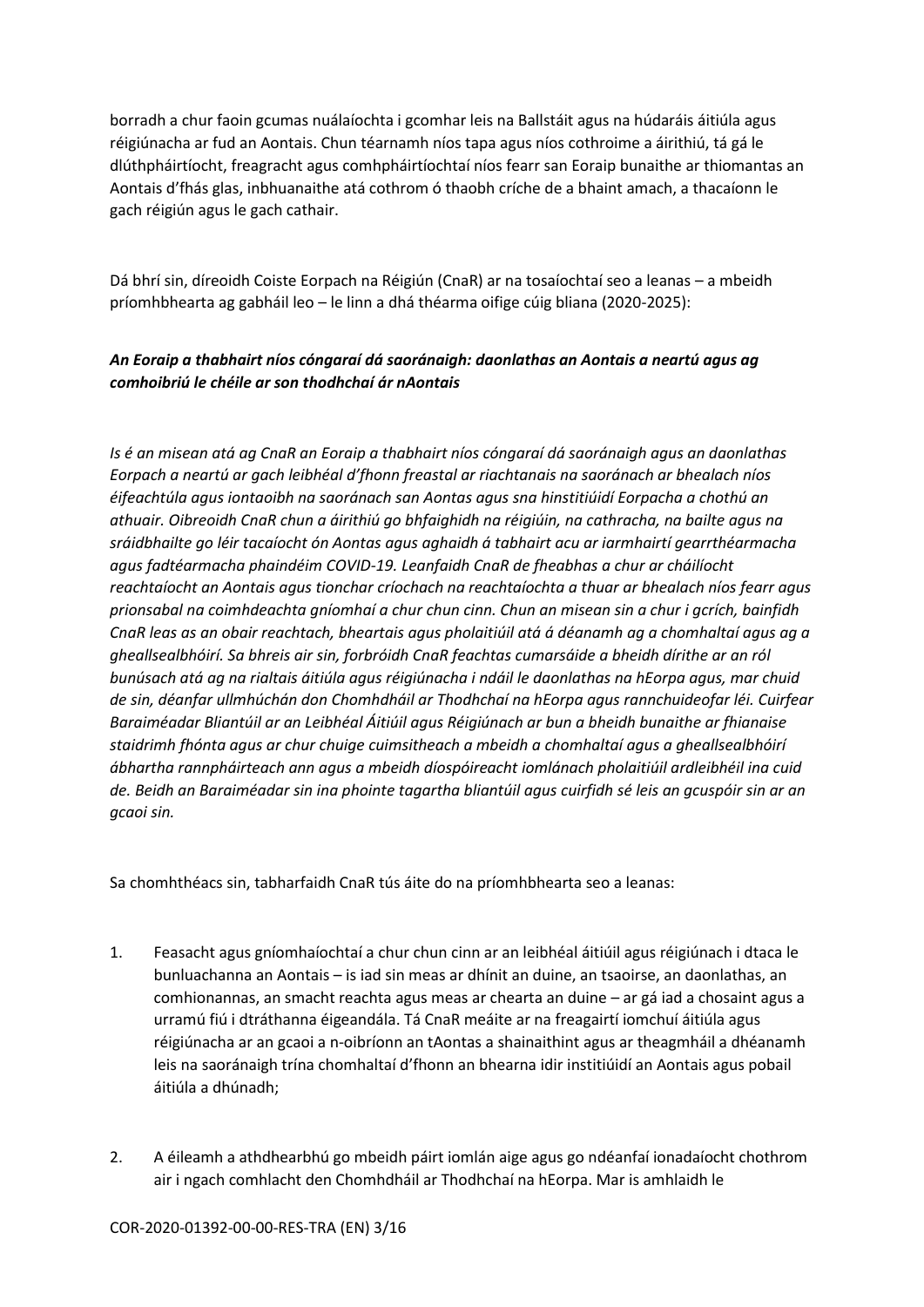géarchéimeanna eacnamaíocha agus aeráide, léirigh an phaindéim gur gá níos mó ná riamh machnamh domhain a dhéanamh ar dhaonlathas agus ar bheartais Eorpacha agus gur deis thábhachtach a bheidh sa Chomhdháil ar Thodhchaí na hEorpa chun plé a dhéanamh leis na saoránaigh agus na húdaráis áitiúla agus réigiúnacha ar an Aontas mar thionscadal agus, chomh maith leis sin, chun moladh a dhéanamh roimh na chéad toghcháin eile do Parlaimint na hEorpa maidir le bealach nua oibre don Aontas, lena n-áirítear athbhreithniú a dhéanamh ar na Conarthaí d'fhonn cathracha agus réigiúin a dhéanamh rannpháirteach sa phróiseas ceaptha beartas;

- 3. A iarraidh ar Bhallstáit an Aontais agus a institiúidí na gealltanais a aontaíodh i nDearbhú Bheirlín 2007 agus i nDearbhú na Róimhe 2017 a chosaint, a fhorbairt agus a neartú, eadhon trína aithint gur cheart tascanna agus an comhar a roinnt ar gach leibhéal rialtais, lena náirítear na húdaráis áitiúla agus réigiúnacha, chun an tAontas Eorpach a dhéanamh níos éifeachtaí, níos aontaithe, níos daonlathaí agus níos athléimní. Ba cheart téacs deiridh an tseasaimh chomhpháirtigh maidir leis an gComhdháil ar Thodhchaí na hEorpa a ghlacadh i spiorad an chomhair institiúidigh;
- 4. Samhail a fhorbairt le haghaidh idirphlé buan agus struchtúrtha leis na saoránaigh trí na húdaráis áitiúla agus réigiúnacha faoi scáth na Comhdhála ar Thodhchaí na hEorpa agus ina dhiaidh sin , rud a d'fhágfadh go mbeadh próiseas dhá threo cumarsáide ann idir na saoránaigh agus na hinstitiúidí Eorpacha. I ndáil leis sin, d'fhéadfadh an taithí fhairsing atá ag CnaR agus na dea-chleachtais atá ann cheana i ndáil le daonlathas an mhachnaimh ar an leibhéal áitiúil agus réigiúnach agus an iliomad líonraí de chomhairleoirí tofa áitiúla agus réigiúnacha, d'fhéadfadh siad a bheith ina mórbhuntáiste agus díospóireacht á déanamh ar Thodhchaí na hEorpa;
- 5. Tacú le húdaráis áitiúla agus réigiúnacha chun an leas is fearr is féidir a bhaint as ionstraimí nua teicneolaíochta agus uirlisí faisnéise agus cumarsáide. Tá acmhainneacht shuntasach ag teicneolaíochtaí digiteacha a bheith ina réitigh nuálacha ar dhúshláin eacnamaíocha, sóisialta agus eacnamaíoch ár linne. Ar an gcaoi sin, d'fhéadfaí soláthar seirbhísí poiblí a fheabhsú, an chumarsáid idir daoine a éascú agus rannpháirtíocht na saoránach a mhéadú ar bhealaí nua éagsúla, cur le trédhearcacht, cuimsitheacht, cuntasacht agus freagrúlacht an phróisis cinnteoireachta, rialachas áitiúil a fheabhsú agus an daonlathas a chomhlánú agus a threisiú. Is é sin an fáth nach mór feabhas suntasach a chur ar athléimneacht agus neamhspleáchas na gcóras digiteach agus sholáthraithe na gcóras sin.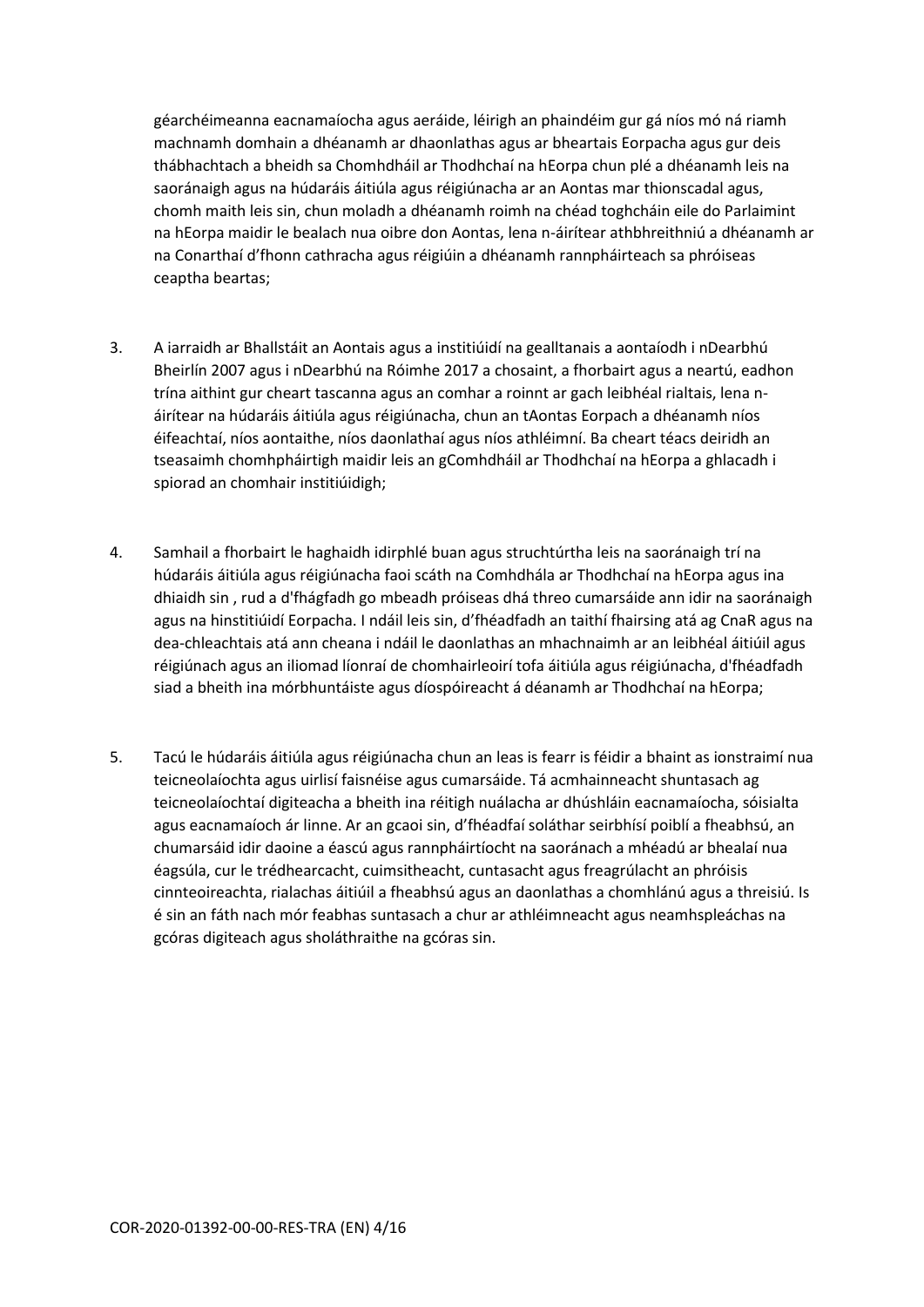- 6. An éagsúlacht a chur chun cinn, tríd an gcuimsitheacht agus bearta comhionannais a chur chun cinn agus tríd an idirdhealú bunaithe ar inscne<sup>2</sup>, ar bhunadh ciníoch agus eitneach<sup>3</sup>, ar reiligiún, ar mhíchumas, ar aois<sup>4</sup> agus idirdhealú bunaithe ar aon fhoras sa chinnteoireacht ar an leibhéal Eorpach, náisiúnta áitiúil agus réigiúnach a chosc agus a chomhrac, bíodh sin laistigh de CoR nó lasmuigh de;
- 7. Páirt ghníomhach a ghlacadh san fheachtas feasachta agus cumarsáide, ar feachtas é a théann i ngleic le steiréitíopaí inscne a sheolfaidh an Coimisiún Eorpach agus a bheidh ina ardán d'eintiteas áitiúla agus réigiúnacha trínar féidir leo dea-chleachtais a mhalartú ar an ábhar sin;
- 8. Tacú le mionlaigh san Eoraip agus iad a neartú, go háirithe tríd an tionscnamh "Minority SafePack";
- 9. A bheith mar phointe tagartha do gach údarás réigiúnach agus áitiúil san Eoraip, lena n-áirítear lasmuigh de chomhaltas CnaR, trí fhéiniúlacht pholaitiúil agus caidreamh CnaR a neartú agus, chomh maith leis sin, tríd an gcomhar leis na príomhfhinní polaitiúla, leis na rialtais náisiúnta, le hionadaithe tofa ar an leibhéal áitiúil agus réigiúnach, le comhlachais Eorpacha agus náisiúnta d'údaráis réigiúnacha agus áitiúla, agus le hoifigí réigiúnacha sa Bhruiséil a neartú;
- 10. Tacú leis an daonlathas ionadaíoch trí idirghníomhaíocht níos láidre a chothú le parlaimintí ar an leibhéal Eorpach, náisiúnta, réigiúnach agus áitiúil, agus trí dhea-chleachtais a mhalartú maidir le huirlisí a chuireann borradh faoin daonlathas ionadaíoch agus rannpháirtíoch, lena n-áirítear buiséid rannpháirtíochta. Is réamhriachtanais iad an smacht reachta, an daonlathas agus an dea-rialachas chun maoiniú ón Aontas a fháil;
- 11. Leas a bhaint as anailísí atá fianaise-bhunaithe chun faireachán a dhéanamh ar dhílárú inniúlachtaí áitiúla agus réigiúnacha agus airgeadais fo-náisiúnta agus an méid sin a chur chun cinn, mar aon le feidhmiú an daonlathais áitiúil san Aontas;

**.** 

 $\mathfrak{p}$ Treoir 2004/113/CE.

<sup>3</sup> Treoir 2000/43/CE.

<sup>4</sup> COM(2008) 426: *Proposal for a directive on the application of the principle of equal treatment between persons* [Togra le haghaidh Treoir maidir le prionsabal na córa comhionainne idir daoine a chur i bhfeidhm] (níl leagan GA ann tráth an fhoilsithe, teideal aistrithe ag aistritheoirí CnaR).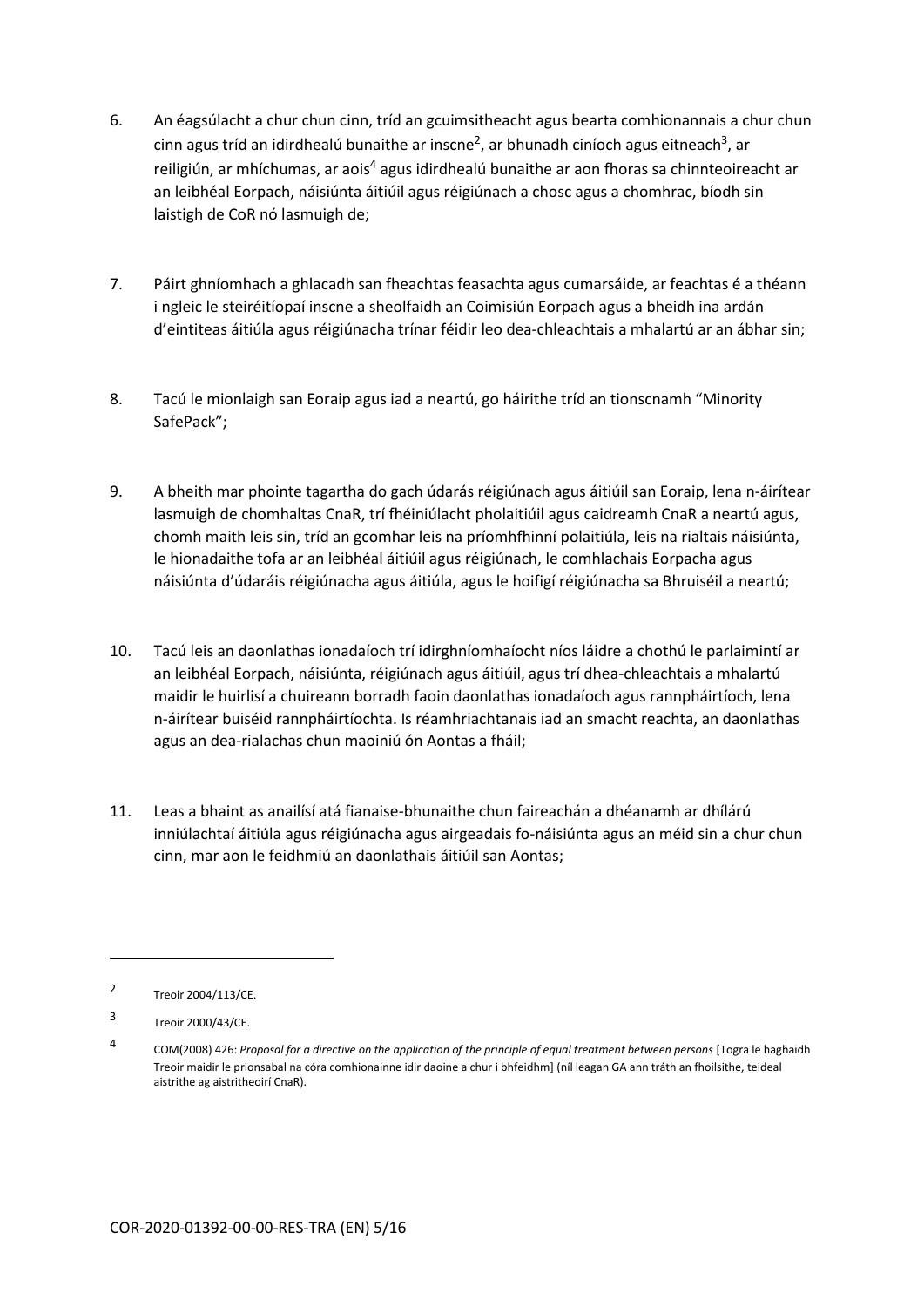- 12. Uirlisí digiteacha a chruthú chun inniúlachtaí beartais agus airgeadais a leagan amach, trí leas a bhaint as sineirgí leis na huirlisí atá in úsáid cheana ag eagraíochtaí an Aontais agus ag eagraíochtaí náisiúnta agus idirnáisiúnta;
- 13. Tacú leis an obair thábhachtach atá á déanamh ag na húdaráis áitiúla agus réigiúnacha i líne thosaigh phaindéim COVID-19 agus i ndail leis na géarchéimeanna eacnamaíocha agus sóisialta agus an obair sin a chur chun cinn. Tá an phaindéim á léiriú a thábhachtaí atá sé, ar thaobh amháin, prionsabal na coimhdeachta gníomhaí a chur i bhfeidhm i gceart, mar aon leis an ról bunriachtanach atá ag na húdaráis áitiúla agus réigiúnacha agus an gá atá le comhordú agus le tacaíocht ar an leibhéal Eorpach ar an taobh eile;
- 14. Grinnscrúdú a dhéanamh ar thionscnaimh bheartais an Aontais chun a áirithiú go ndéanfar gné chríochach a ionchorprú iontu agus go gcomhlíonfaidh siad ceanglas an Aontas maidir le breisluach, i gcomhréir leis na moltaí ón "Tascfhórsa um Choimhdeacht, Comhréireacht agus Níos lú a dhéanamh ar bhealach níos éifeachtúla" agus leis na "Treoirlínte maidir le Rialáil Níos Fearr";
- 15. Ualaí riaracháin agus costais chur chun feidhme a laghdú do na réigiúin agus do na cathracha trí bhéim a chur ar an reachtaíocht a shimpliú agus trína mholadh gan rórialáil, mar a thugtar uirthi, a dhéanamh ar bhonn níos ginearálta;
- 16. Dlús a chur leis an gcomhar leis an gCoimisiún Eorpach, le Parlaimint na hEorpa agus leis an gComhairle Eorpach, lena n-áirítear trí líonra na Mol Réigiúnach agus tríd an Ardán "Fit for Future" (Ullamh don Todhchaí, d'fhonn éifeachtacht phróiseas ceaptha beartais an Aontais a fheabhsú le haiseolas ó gheallsealbhóirí áitiúla agus réigiúnacha atá fianaise-bhunaithe;
- 17. Tábhacht an fhéinrialtais áitiúil a chur chun cinn laistigh den Aontas Eorpach, sna tíortha is iarrthóirí, agus sna tíortha is iarrthóirí ionchasacha agus i dtíortha Chomharsanacht an Oirthir agus na Meánmhara;
- 18. Tacú le gníomhaíocht dhomhanda an Aontais trí luachanna agus prionsabail, amhail cearta an duine, an daonlathas, an smacht reachta, an fhorbairt inbhuanaithe agus an cuimsiú sóisialta a chur chun cinn, i measc nithe eile, agus é sin a dhéanamh i ndlúthchomhar lena chomhpháirtithe i réigiún na Meánmhara agus san Oirthear;
- 19. Parlaimintí réigiúnacha a spreagadh chun páirt a ghlacadh i dtreoirthionscadal CoR-CALRE chun tús a chur le díospóireachtaí polaitiúla maidir le príomh-shaincheisteanna an Aontais, amhail ullmhú Chláir Oibre Bhliantúla an Choimisiúin Eorpaigh;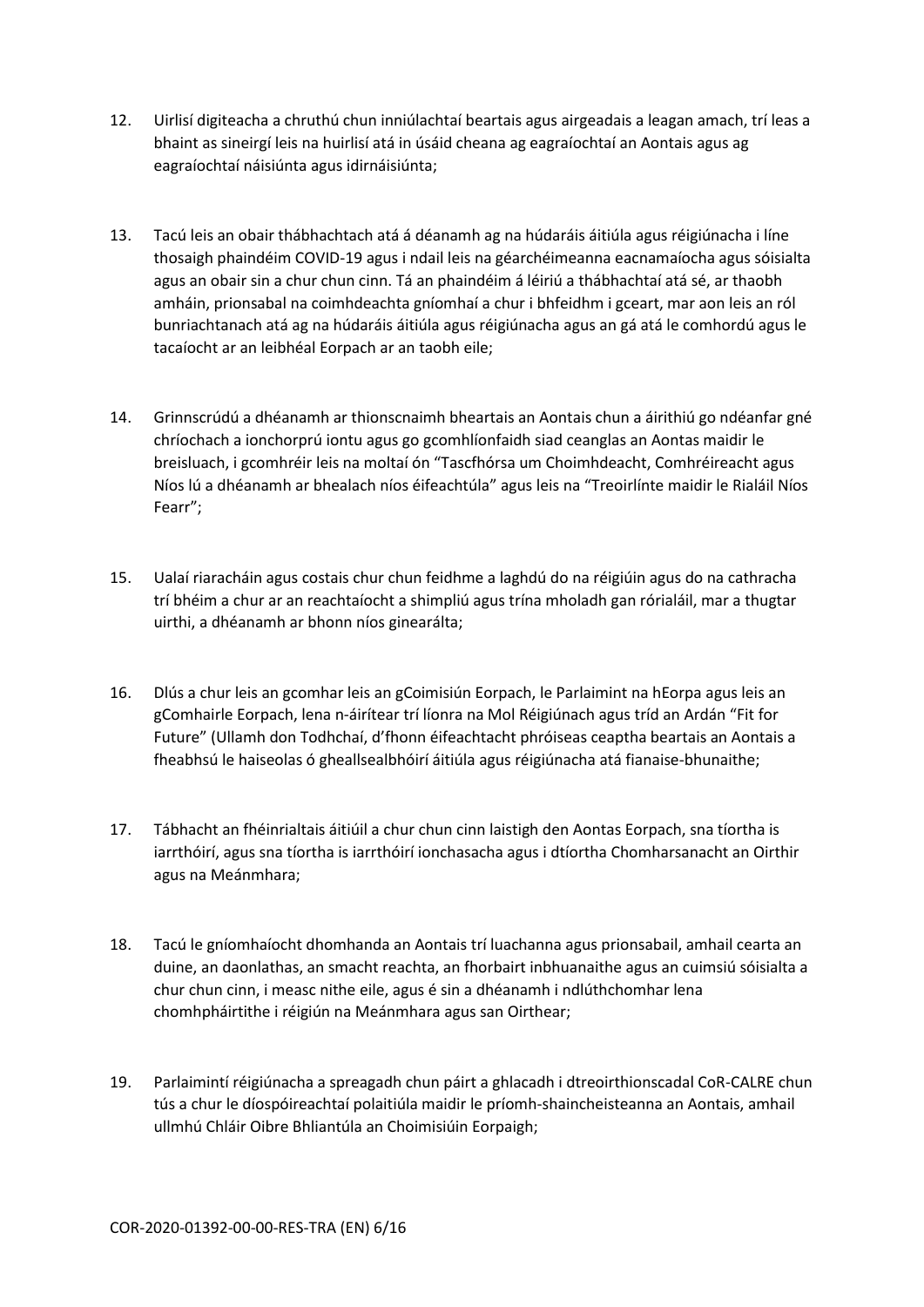- 20. A áirithiú go dtacóidh an tAontas le rannpháirtíocht éifeachtach na hóige, lena n-áirítear trí chomhar struchtúrtha le Comhordaitheoir Eorpach na hÓige, trí bhearta a threisiú, amhail an Ráthaíocht don Aos Óg, chun deiseanna fostaíochta agus oideachais ar ardcháilíocht a fheabhsú, agus Ráthaíocht Eorpach i dtaobh Leanaí a bhunú;
- 21. Leanúint den chomhar le Polaiteoirí Tofa Óga faoi chuimsiú chlár CnaR do Polaiteoirí Tofa Óga chun naisc a chruthú do ghlúnta na bpolaiteoirí tofa áitiúla agus réigiúnacha amach anseo le próisis ceaptha beartas Eorpacha agus náisiúnta;
- 22. Éagsúlacht chultúrtha ár bhféiniúlachtaí áitiúla, réigiúnacha, náisiúnta agus Eorpacha a chur chun cinn, mar aon leis na teangacha agus na traidisiúin éagsúla ar a bhfuil oidhreacht chultúrtha na hEorpa bunaithe. A chur i bhfios go láidir go bhfuil earnálacha an chultúir agus na cruthaitheachta, a bhfuil ról acu mar fhostóirí sa gheilleagar áitiúil agus i saol sóisialta na bpobal, buailte go dona ag an bpaindéim agus go bhfuil tacaíocht ag teastáil uathu. Rannchuidiú le Clár Oibre Eorpach Nua don Chultúr, lena n-áirítear infheistíocht sa chultúr a phríomhshruthú i gcistí éagsúla an Aontais, mar aon le sineirgí a neartú idir an cultúr agus beartais eile amhail an turasóireacht, an beartas réigiúnach, an t-oideachas, an óige, an taighde agus an nuálaíocht.

### *Tuiscint a fháil ar na claochluithe sochaíocha doimhne a bhaineann leis na dúshláin dhigiteacha, chomhshaoil agus dhéimeagrafacha atá ann agus freagairt a thabhairt orthu chun pobail réigiúnacha agus áitiúla a bhfuil teacht aniar iontu a thógáil*

*Tá na haistrithe reatha aeráide agus digiteacha, na claochluithe déimeagrafacha agus iarmhairtí na sreafaí imirce inmheánacha agus seachtracha ag cur isteach go mór ar gach réigiún, cathair, baile agus sráidbhaile san Eoraip. I ndail leis an dara tosaíocht sin, is é an misean a bheidh ag CnaR réitigh a aithint a ligfidh d'údaráis réigiúnacha agus áitiúla aghaidh a thabhairt ar na claochluithe sochaíocha sin sna háiteanna ina bhfuil cónaí ar dhaoine agus anailís a dhéanamh ar na réitigh sin. De bharr phaindéim COVID-19, is gá machnamh a dhéanamh ar an bhfhreagairt iomchuí ar na dúshláin sin. Tá an Eoraip agus na Ballstáit á léiriú a ullamh atá siad gach a mbeidh le déanamh a dhéanamh chun beatha daoine agus an geilleagar a shábháil. De dheasca na géarchéime seo, tá gá níos mó le dianmhachnamh a dhéanamh ar bheartais, inniúlachtaí agus feidhmiú foriomlán an Aontais Eorpaigh. Dá bhrí sin, tá CnaR ag tnúth leis an díospóireacht thábhachtach ar bheartais uile an Aontais, i ndáil leis an gComhdháil ar Thodhchaí na hEorpa, agus tá sé ag tnúth le hathbhreithniú agus measúnú níos ginearálta a dhéanamh orthu, i gcomhréir le prionsabal na coimhdeachta. Chun an misean sin a chur i gcrích, bainfidh CnaR leas as an obair reachtach, bheartais agus pholaitiúil atá á déanamh ag a chomhaltaí agus ag a gheallsealbhóirí. San am céanna, rannchuideoidh sé leis an gComhaontú Glas don Eoraip agus le gnóthú Spriocanna Forbartha Inbhuanaithe na Náisiún Aontaithe. Comhlánófar é sin le feachtas cumarsáide a mbeidh CnaR i gceannas air. Rannchuideoidh an Baraiméadar Bliantúil ar an Leibhéal Áitiúil agus Réigiúnach leis an tosaíocht sin a bhaint amach.*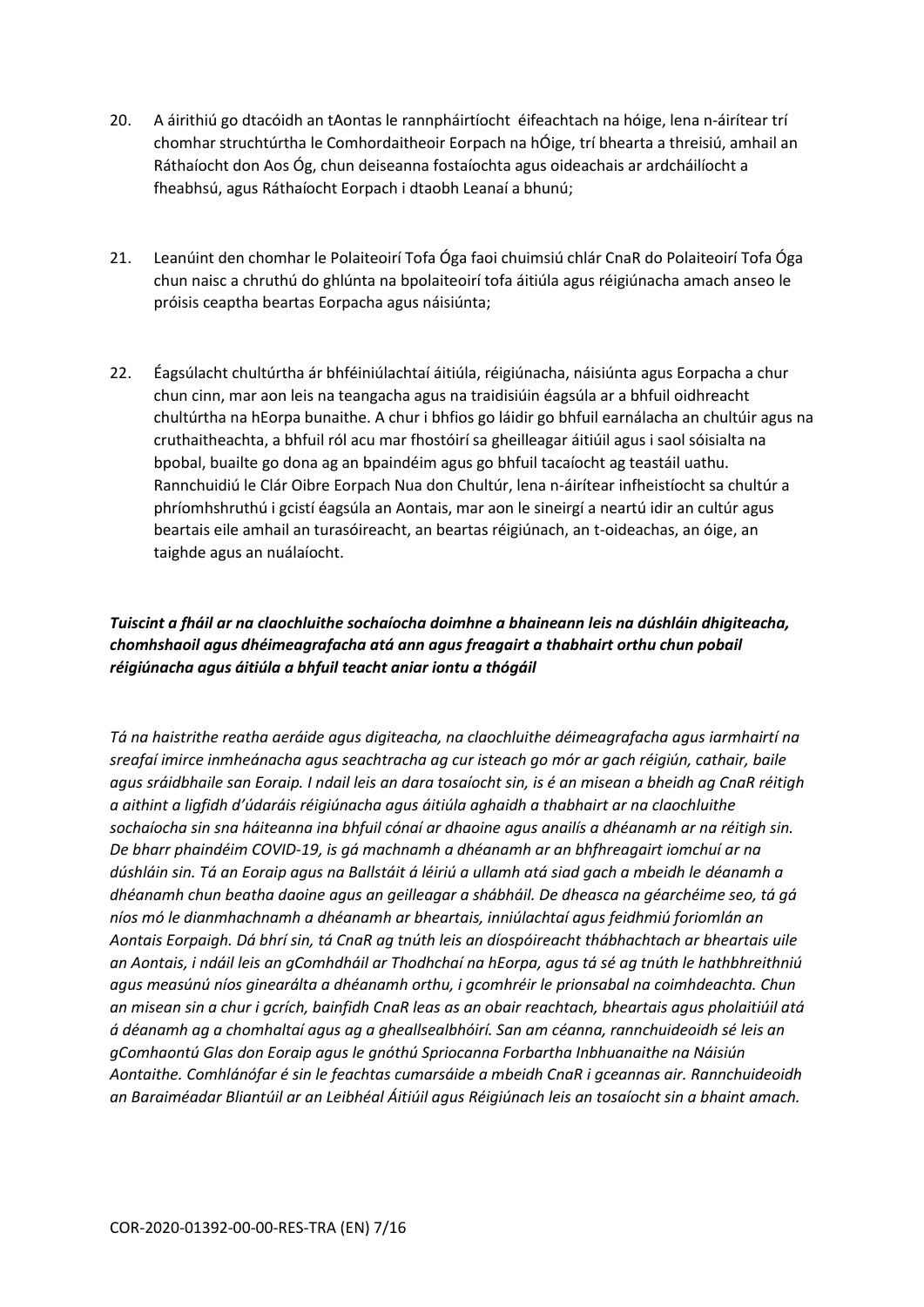Tabharfaidh CnaR tús áite do na príomhbhearta seo a leanas:

- 23. Plean do ghéarchéim phaindéim COVID-19 a chur chun cinn atá bunaithe ar chur chun feidhme na Spriocanna Forbartha Inbhuanaithe ar an leibhéal áitiúil agus réigiúnach, agus ar thionscnaimh an Chomhaontaithe Ghlais don Eoraip;
- 24. Rannchuidiú leis na spriocanna laghdaithe carbóin do 2030 a bhaint amach, d'fhonn an aeráidneodracht a bhaint amach faoi 2050, trí ghníomhaíocht uaillmhianach agus chinntitheach a spreagadh ar an leibhéal áitiúil agus réigiúnach tríd an gComhshocrú Aeráide agus trí thionscnaimh ábhartha áitiúla agus réigiúnacha eile maidir leis an bhforbairt inbhuanaithe;
- 25. Úsáid straitéisí um speisialtóireacht chliste agus ionstraimí eile a chur chun cinn agus comhpháirtíochtaí Eorpacha agus comhoibriú príobháideach agus poiblí áitiúil á méadú d'fhonn feabhas a chur ar inniúlachtaí gairmiúla agus ar dheiseanna cáilíochta i réimsí, in ionaid oibre agus i dteicneolaíochtaí atá riachtanach chun cur leis an inbhuanaitheacht, breisluach agus athléimneacht ar an leibhéal áitiúil agus réigiúnach;
- 26. Rannchuidiú le beartas comhshaoil uaillmhianach de chuid an Aontais, lena n-áiritheofar an comhtháthú beartas faoi chuimsiú na gClár Gníomhaíochta uile don Chomhshaol. A áirithiú go dtabharfar aird leordhóthanach ar an ngné áitiúil agus réigiúnach agus na trí phríomhthosaíocht chomhshaoil atá sa Chomhaontú Glas don Eoraip á n-ullmhú agus á gcur chun feidhme: is iad sin an bhithéagsúlacht an geilleagar ciorclach agus an tosaíocht maidir le truailliú nialasach. Beartais chomhshaoil agus aeráide a leagan amach atá oiriúnach don chur chun feidhme praiticiúil i ngach cineál pobal;
- 27. Forbairt an Chomhshocraithe Aeráide a mhúnlú agus tacaíocht a thabhairt dó trí bhearta agus tionscnaimh chomhordaithe agus chothrománacha, lena n-áirítear trí rannchuidithe arna gcinneadh go háitiúil agus trí ghealltanais pholaitiúla ar leibhéal na réigiún agus na gcathracha agus é mar aidhm leis sin go gcuirfear leis an rialachas il-leibhéil, go scaipfear dea-chleachtais go héifeachtach agus nach bhfágfar aon duine ná réigiún ar gcúl;
- 28. An tionchar a bheidh ag na claochluithe fuinnimh, soghluaisteachta agus digiteacha ar ár bpobal a thuar. Straitéisí a cheapadh agus tacaíocht a thabhairt dá gcur chun feidhme tapa chun a n-éifeachtaí dearfacha a uasmhéadú agus a dtionchair diúltacha áitiúla a laghdú;
- 29. Tacú le hathléimneacht áitiúil trí dhul in oiriúint don athrú aeráide, agus cur leis an acmhainneacht áitiúil freagairt do tharluithe adhaimsire atá ag tarlú níos minice agus a bhfuil éifeachtaí níos déine ag gabháil leo, go háirithe trí na hacmhainní is gá a chur ar fáil do na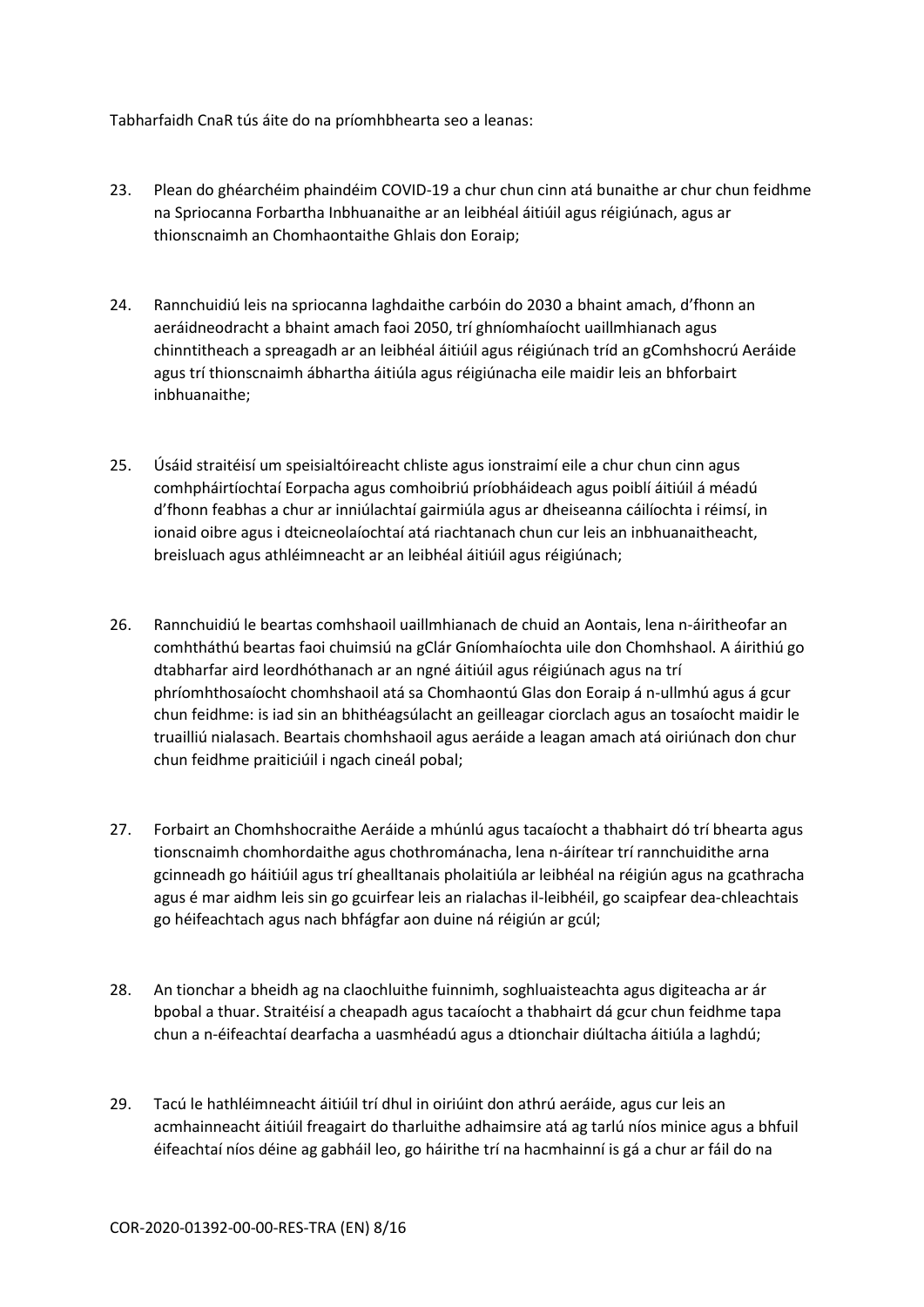húdaráis áitiúla agus réigiúnacha chun gur féidir leo tubaistí a bhainistiú tríd an Sásra Aontais um Chosaint Shibhialta, agus trí leas a bhaint as Ciste Dlúthpháirtíochta níos láidre an Aontais;

- 30. Rannchuidiú leis an sprioc maidir le truailliú nialasach agus timpeallacht atá saor ó thocsainí, agus údaráis réigiúnacha agus áitiúla a ullmhú agus tacaíocht a thabhairt dóibh ionas gur féidir leo spriocanna uaillmhianacha an Aontais don phlean gníomhaíochta maidir leis an truailliú nialasach le haghaidh an aeir, an uisce agus na hithreach a chur chun feidhme. Rannchuidiú leis an athbhreithniú ar an bpacáiste um shoghluaisteacht uirbeach ar bhonn na gceachtanna a foghlaimíodh ó na Pleananna um Shoghluaisteacht Uirbeach Inbhuanaithe agus na húdaráis iompair phoiblí a ullmhú chun freagairt do bhagairtí eisginiúla ar sheirbhísí soghluaisteachta atá sábháilte agus slán a chur ar fáil;
- 31. A áirithiú go gcuirfear tuairimí agus rannchuidithe na n-údarás áitiúil agus réigiúnach san áireamh go cuí in idirphléití il-leibhéil maidir leis an aeráid agus fuinneamh sna Ballstáit agus na Pleananna Náisiúnta Fuinnimh agus Aeráide, na straitéisí náisiúnta fadtéarmacha agus na straitéisí náisiúnta athchóirithe fadtéarmacha á gceapadh, á measúnú agus á gcur chun feidhme;
- 32. Tacú leis an gCoimisiún Eorpach an "Rabharta Athchóiriúcháin" a mhúnlú agus a chur i gcrích go rathúil agus é a chur i gcroílár na straitéise téarnaimh don tréimhse tar éis na paindéime;
- 33. Tacú le huaillmhian an Choimisiúin Eorpaigh lipéadú táirgí atá saor ó dhífhoraoisiú a bhunú agus foraoisí a chosaint agus a athbhunú ar fud an domhain;
- 34. Aghaidh a thabhairt ar an deighilt dhigiteach agus foghlaim dhigiteach níos mó agus digiteáil na seirbhísí poiblí áitiúla agus réigiúnacha a chur chun cinn, lena n-áirítear le tacaíocht ó Chlár 2021-2027 don Eoraip Dhigiteach, chun ualaí riaracháin a laghdú agus chun borradh a chur faoi fhás inbhuanaithe gnólachtaí áitiúla agus geilleagar athléimneach, agus chun rannchuidiú le hEoraip níos inbhuanaithe agus níos glaise;
- 35. Tacú le scileanna digiteacha agus scileanna litearthachta sna meáin a chur ar fáil do chách ar an leibhéal réigiúnach agus áitiúil agus oibriú chun creat Eorpach a bhunú le haghaidh imlonnú na hintleachta saorga daonlárnaí agus iontaofa;
- 36. Tacaíocht a iarraidh ón gCoimisiún Eorpach, ó Bhallstáit an Aontais agus ó réigiúin agus cathracha na mBallstát sin chun dlús a chur le nuachóiriú agus digiteáil na gcóras oideachais agus oiliúna, lena n-áirítear na hinfheistíochtaí is gá a dhéanamh i dtrealamh bonneagair oideachais agus tacaíocht d'fhostaíocht sa gheilleagar áitiúil. Rannchuidiú le hiarrachtaí chun gníomhaíochtaí faoi chlár Erasmus+ agus faoin gCór Dlúthpháirtíochta Eorpach a atosú. Is dhá bhealach thábhachtacha iad an Limistéar Eorpach Oideachais agus an Clár Oibre Nua Scileanna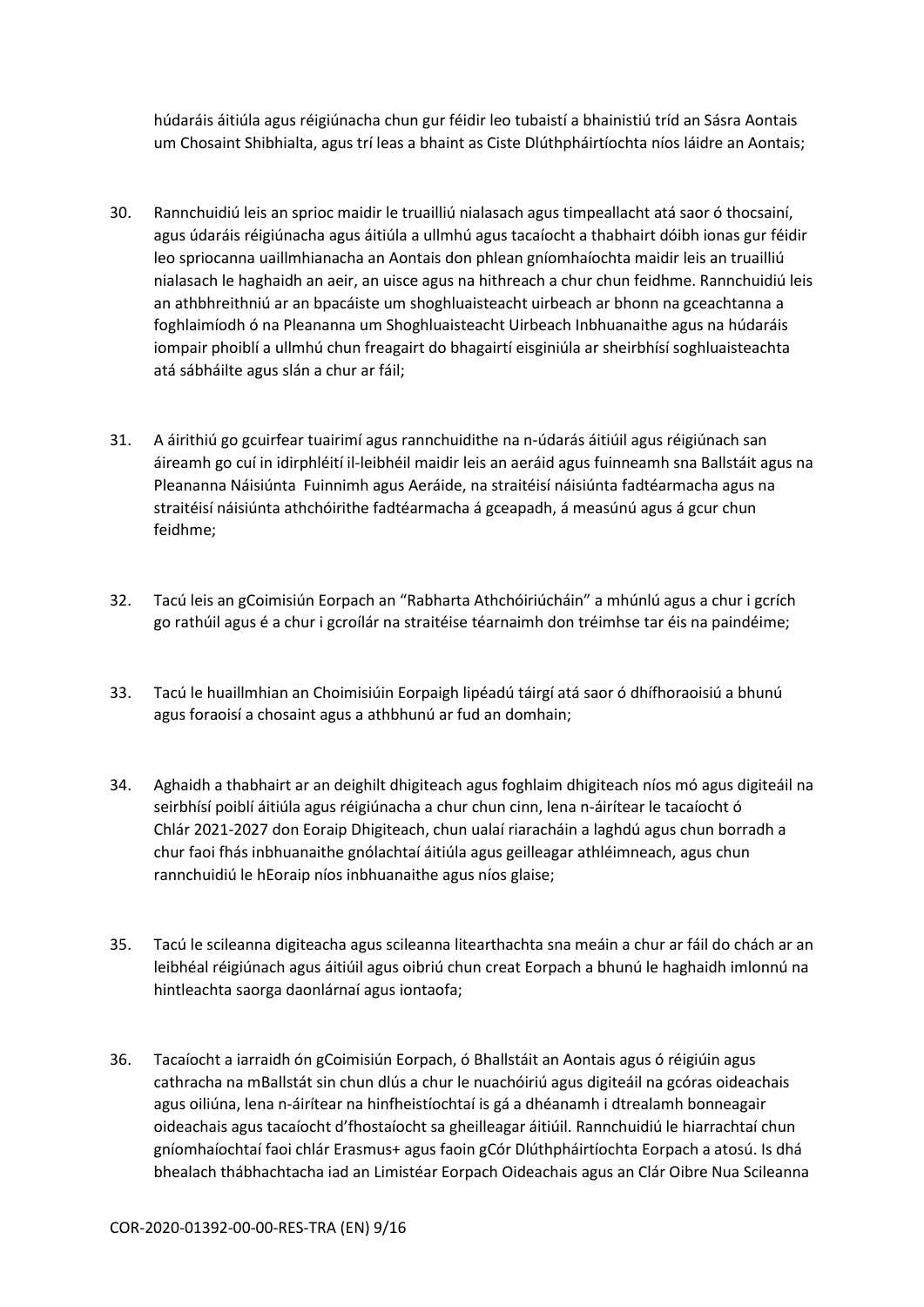don Eoraip trína bhféadfaí gníomhaíocht a dhéanamh agus tacaíocht a thabhairt agus beidh an Clár Erasmus a bheidh ann amach anseo ina thaca leo;

- 37. Feabhas a chur ar nascacht leathanbhanda agus imlonnú 5G ar an leibhéal áitiúil agus réigiúnach i gceantair uirbeacha agus thuaithe araon, agus riachtanais infheistíochta a bheidh ann amach anseo a leagan amach chomh maith;
- 38. A áirithiú gur féidir le húdaráis réigiúnacha agus áitiúla rannchuidiú leis an straitéis "Ón bhFeirm go dtí an Forc" a bheidh ann amach anseo agus tairbhe a bhaint aisti; comhairlí bia ar leibhéal áitiúil a thionscnamh, táirgeoirí agus tomhaltóirí bia áitiúil a nascadh, aistí bia folláine a chur chun cinn agus feasacht a ardú maidir le cur amú bia; aghaidh a thabhairt ar riachtanais airgeadais na bhfeirmeacha chun na bearta is gá maidir leis an aeráid, an comhshaol agus an bhithéagsúlacht a chur chun feidhme;
- 39. Aghaidh a thabhairt ar an dúshlán méadaithe a bhaineann le himirce daoine oilte agus éiceachórais nuálacha réigiúnacha a fheabhsú tríd an gcomhtháthú críochach a neartú, trí gheilleagar na dea-bhaile a chothú agus tríd an taighde agus an nuálaíocht a chur chun cinn, lena n-áirítear trí thacaíocht ó Fhís Eorpach, ó Chistí Struchtúracha agus Infheistíochta na hEorpa (CSIE) agus ó ionstraimí cistiúcháin náisiúnta éagsúla. Tionscnaimh chríochacha maidir le fadbhreathnaitheacht a sheoladh, mar aon le gníomhaíochtaí a bhfuil sé mar aidhm leo athléimneacht shóisialta, eacnamaíoch agus sláinte na réigiún agus na gcathracha a threisiú a luaithe is féidir;
- 40. Cur le Straitéis Eorpach uileghabhálach maidir leis an athrú déimeagrafach a théann i ngleic leis na dúshláin dhéimeagrafacha go léir le freagairt leathan, chomhordaithe, chomhleanúnach ón Aontas, toisc gur saincheist leathan í sin a bhfuil tionchar aici ar bheartais uile an Aontais;
- 41. A áirithiú go bhfhorbróidh an tAontas beartas imirce atá cuimsitheach, daonnúil agus cóir nach bhfágann na Ballstáit, na réigiúin teorann, na hoileáin agus na réigiúin is forimeallaí leo féin chun dul i ngleic leis an ngéarchéim imirce, óir is saincheist náisiúnta agus Eorpach í seo; tacú le malartú dea-chleachtas idir na húdaráis réigiúnacha agus áitiúla maidir le lánpháirtiú imirceach;
- 42. Ionchur réigiúnach agus áitiúil a chur ar fáil maidir le beartas imirce an Aontais a athchóiriú, lena n-áirítear an lánpháirtiú, nósanna imeachta córa um fhilleadh agus beartais tearmainn a bheidh in ann freagairt go leordhóthanach do threochtaí imirce atá ann faoi láthair agus a bheidh ann amach anseo; aghaidh a thabhairt ar bhunchúiseanna na himirce, i gcomhar le tíortha tionscnaimh agus idirthurais, i gcás na ndaoine sin a bhfuil cosaint dhaonnúil de dhíth orthu; teorainneacha seachtracha an Aontais a chosaint, imirce neamhrialta a chosc agus an gháinneáil ar dhaoine a chomhrac;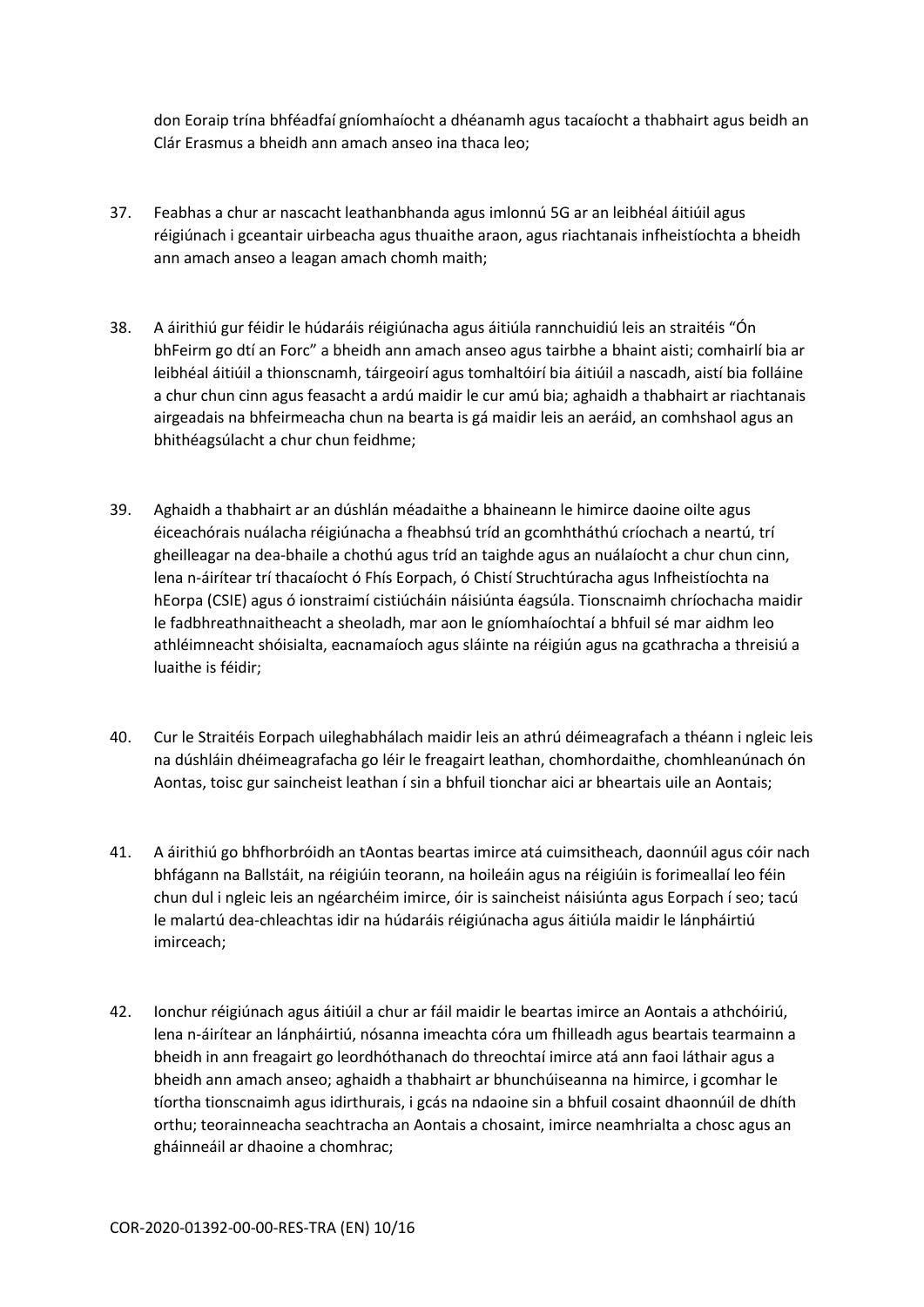- 43. Cultúr ina n-urramófar an smacht reachta a chur chun cinn ar an leibhéal áitiúil agus réigiúnach mar réamhchoinníoll le haghaidh phróiseas lánpháirtíochta na hEorpa agus mar bhunluach de chuid an Aontais atá cumhdaithe sna Conarthaí agus atá i gcoiteann ag traidisiúin bhunreachtúla na mBallstát;
- 44. Iarraidh ar an Aontas poist a chosaint agus téarnamh a áirithiú atá bunaithe ar chóineasú sóisialta agus eacnamaíoch aníos agus ar chearta sóisialta agus dálaí oibre níos fearr do chách, agus aird á tabhairt ar na comhpháirtithe sóisialta agus ar chórais náisiúnta, lena n-áirítear dóibh siúd atá ag obair i gcineálacha nua fostaíochta, amhail obair ardáin agus an geilleagar poistíneachta, mar aon le hoibrithe sa gheilleagar traidisiúnta, i micreafhiontair agus in earnáil an chultúir. A aithint go ngineann FBManna dhá thrian den fhostaíocht ar fad, a bhfuil an chuid is mó díobh fréamhaithe go docht i bpobail áitiúla agus atá, dá bhrí sin, ina ngné ríthábhachtach de chreatlach sóisialta na hEorpa. Leanann CnaR den Réigiún Fiontraíochta Eorpach (RFE) a chur chun cinn, maille le gníomhaíochtaí uile-Eorpacha eile d'fhonn an fhiontraíocht a fhorbairt agus a mhéadú, go háirithe i measc na hóige;
- 45. Gníomhú mar éascaitheoir le haghaidh comhar um fhorbairt idir cathracha agus réigiúin agus Spriocanna Forbartha Inbhuanaithe na Náisiún Aontaithe a chur chun cinn d'fhonn ról níos fearr a bhaint amach ó thaobh rannchuidiú le dul i ngleic le dúshláin dhomhanda, amhail an choinbhleacht agus an éagobhsaíocht pholaitiúil, an leochaileacht eacnamaíoch, an imirce, agus an t-athrú aeráide;
- 46. Dea-chleachtais a mhalartú le húdaráis áitiúla agus réigiúnacha na dtíortha aontachais agus na dtíortha comhpháirtíochta ó chomharsanacht an Aontais, maille le tíortha an Domhain Theas agus rochtain na n-údarás sin ar thacaíocht spriocdhírithe ón Aontas a éascú.

# *A áirithiú, bunaithe ar bhunluachanna an chomháthaithe sóisialta, eacnamaíoch agus críochaigh, go mbeidh an tAontas Eorpach i gcónaí ag freastal ar na saoránaigh agus ar na háiteanna ina bhfuil cónaí orthu*

*Is é an misean a bheidh ag CnaR a áirithiú go n-urramófar an comhtháthú eacnamaíoch, sóisialta agus críochach trí bheartais de chuid an Aontais Eorpaigh a bhfuil tionchar acu ar dhaoine agus ar na háiteanna ina bhfuil cónaí orthu (beartais áit-bhunaithe). Chun an misean sin a chur i gcrích, bainfidh CnaR leas as an obair reachtach, bheartais agus pholaitiúil atá á déanamh ag a chomhaltaí, a chomhpháirtithe agus a gheallsealbhóirí. Leanfaidh sé de bheith ag cur le slógadh na "Comhghuaillíochta um Chomhtháthú", lena léirítear an breisluach a bhaineann leis an gcomhtháthú mar réimse beartais agus mar bhunluach atá ina bhonn taca le beartais uile an Aontais. Díreoidh sé ar ról na réigiún agus na gcathracha i bplean téarnaimh eacnamaíoch an Aontais. Cuideoidh Seachtain Eorpach na Réigiún agus na gCathracha agus an Baraiméadar Bliantúil ar an Leibhéal Áitiúil agus Réigiúnach leis an misean sin a chur i gcrích.*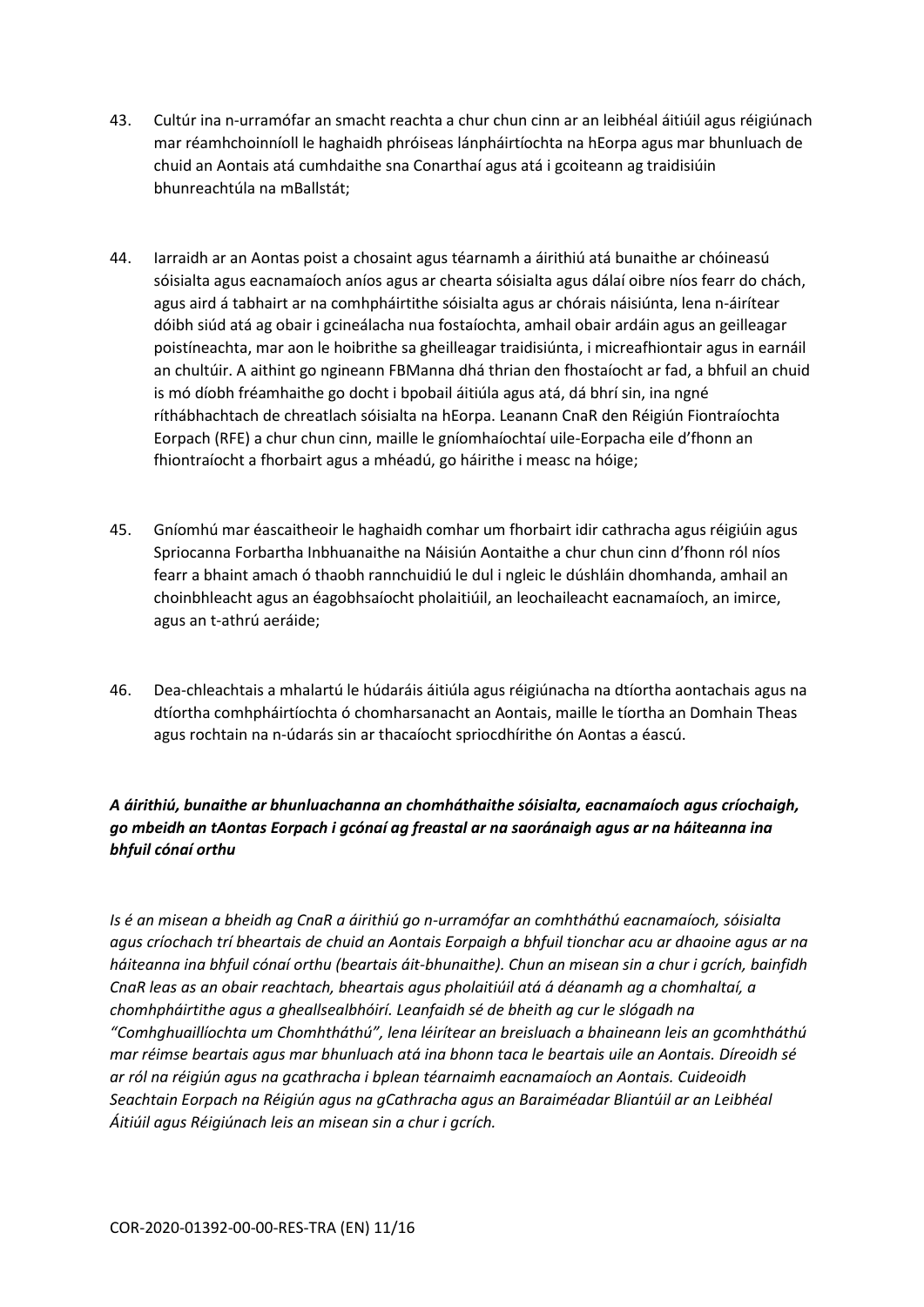Tabharfaidh CnaR tús áite do na príomhbhearta seo a leanas:

- 47. Creat Airgeadais Ilbhliantúil (CAI) a mholadh mar phríomhuirlis de dhlúthpháirtíocht Eorpach a thagann le huaillmhian an Aontais dul i ngleic lena thosaíochtaí go léir, a chuireann breisluach ar fáil, atá níos trédhearcaí agus níos intuigthe do na saoránaigh agus a áiríonn Spriocanna Forbartha Inbhuanaithe na Náisiún Aontaithe, cur chun feidhme Cholún Eorpach na gCeart Sóisialta agus na tosaíochtaí nua a leagtar síos sa Chomhaontú Glas don Eoraip;
- 48. Rannchuidiú le treisiú an Bheartais Chomhtháthaithe, rud atá ríthábhachtach ó bunaíodh an tAontas, trí chur chun feidhme cliste Chiste Sóisialta na hEorpa, Chiste Forbraíochta Réigiúnaí na hEorpa agus an Chiste Chomhtháthaithe, a áiritheoidh go mbeidh tionchar suntasach acu ar gach réigiún san Eoraip;
- 49. Leanúint de bheartas comhtháthaithe láidir agus éifeachtach an Aontais a chur chun cinn do réigiúin uile an Aontais, rud a bhfuil gá leis ní hamháin chun cuidiú le cathracha agus le réigiúin teacht slán as géarchéim COVID-19, ach freisin chun dul i ngleic leis na mórdhúshláin eile a bhfuil gné láidir chríochach ag baint leo agus a bhfuil éifeachtaí éagsúla acu ar na réigiúin agus na cathracha éagsúla ar fud na hEorpa agus eatarthu, go háirithe an t-athrú aeráide agus an t-aistriú go geilleagar atá neodrach ó thaobh carbóin de, an claochlú digiteach, athruithe déimeagrafacha agus an imirce;
- 50. Béim a leagan ar an ngá atá le maoiniú leordhóthanach cobhsaí Bheartas Chomhtháthaithe an Aontais agus an Chomhbheartais Talmhaíochta chun gur féidir leo a gcuspóir iomlán a bhaint amach; tacú le geilleagair áitiúla agus le húdaráis áitiúla agus réigiúnacha úsáid éifeachtach a bhaint as na hacmhainní atá leithdháilte faoi láthair ar théarnamh gheilleagar na hEorpa;
- 51. I bhfianaise thionchar críochach neamhshiméadrach ghéarchéim COVID-19 atá tuartha, a iarraidh go gcuirfear cistí réigiúnacha agus áitiúla ar leataobh laistigh den Chiste nua Téarnaimh. A áirithiú nach gcuirfear an ionstraim nua ar bun ar bhealach a d'fhágfadh go mbeadh buiséad an Bheartais Comhtháthaithe thíos leis agus go ndéanfar infheistíochtaí a chomhordú le hidirghabhálacha cistí an Aontais chun éifeachtaí giarála a uasmhéadú agus chun ilroinnt agus lárú a sheachaint;
- 52. A chur i bhfios go láidir nach mór don Aontas, i bhfianaise phaindéim COVID-19, an tslándáil sláinte a neartú agus cur lena acmhainní sláinte féin agus a sholáthairtí leighis, lena n-áirítear trealamh cosanta pearsanta. Áirítear leis sin modhanna dlíthiúla a leagan síos chun go mbeifear in ann, más gá, soláthar a dhéanamh go tapa agus go héasca nó tús a chur leis an monarú. Ina theannta sin, ní mór tacú le húdaráis áitiúla agus réigiúnacha chun a nacmhainneachtaí freagartha i gcás éigeandálaí agus i gcás tubaistí a fheabhsú. Ós rud é go bhfuil ról tábhachtach ag údaráis réigiúnacha agus áitiúla maidir le sláinte phoiblí agus seirbhísí sóisialta a chur ar fáil do na saoránaigh, molfaidh CnaR go ndéanfar gníomhaíocht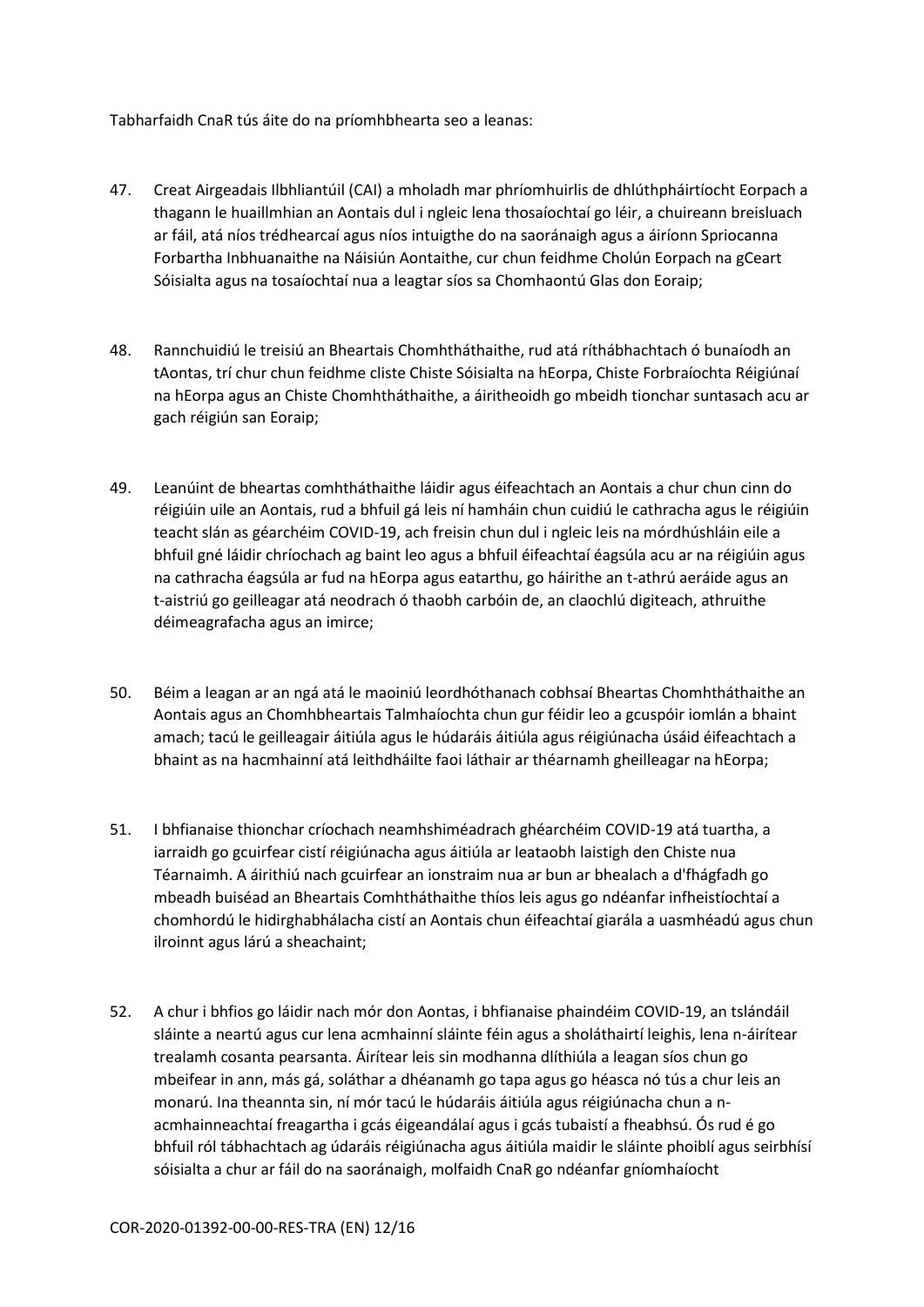chomhordaithe ar leibhéal an Aontais agus go dtacófar le struchtúir ullmhachta náisiúnta, réigiúnacha agus áitiúla i gcomhair tubaistí chun freagairt do bhagairtí sláinte agus do chásanna géarchéime i gcomhréir le prionsabal na coimhdeachta;

- 53. Athléimneacht na dtimthriallta eacnamaíocha a eagrú trí chóineasú spásúil na slabhraí táirgeachta san Eoraip a neartú;
- 54. Úsáid straitéisí maidir le forbairt uirbeach inbhuanaithe a chur chun cinn chun borradh a chur faoin bhfás eacnamaíoch, faoi chruthú post, faoi obair chuibhiúil, agus faoin gcuimsiú sóisialta, i gcomhréir le cuspóirí Chairt athnuaite Leipzig agus an Chláir Oibre Uirbigh don Aontas Eorpach;
- 55. Oibriú i dtreo Creat athnuaite Rialachais Eacnamaíoch, lena n-áirítear an Comhshocrú Cobhsaíochta agus Fáis (CCF), ag cur leis na ceachtanna a foghlaimíodh ón ngéarchéim d'fhonn rialacha fioscacha an Aontais a fheabhsú trí bhunriail a thabhairt isteach d'infheistíochtaí inbhuanaithe, lena n-áirítear cómhaoiniú na gCistí Struchtúracha agus Infheistíochta laistigh den chuspóir uileghabhálach maidir le pleanáil airgeadais inbhuanaithe;
- 56. Faireachán a dhéanamh ar thionchar na paindéime agus ar an drochthionchar a bheidh aige ar an dífhostaíocht fhadtéarmach i ngeilleagair áitiúla agus réigiúnacha uile an Aontais. Béim a leagan ar a thábhachtaí atá sé athmhachnamh a dhéanamh ar straitéisí tionsclaíochta agus fiontraíochta an Aontais agus díriú ar ghnéithe inbhuanaitheachta an fháis d'fhonn téarnamh tapa a thabhairt i gcrích. Éiceachórais nuálacha, an geilleagar sóisialta agus speisialtóireacht chliste a chur chun cinn agus tacaíocht a thabhairt do bheartais tionsclaíochta áit-bhunaithe;
- 57. Faireachán a dhéanamh ar chur i bhfeidhm an Chóid Iompair maidir le Comhpháirtíocht lena áirithiú go mbeidh na húdaráis áitiúla agus réigiúnacha rannpháirteach go hiomlán in ullmhú na gComhaontuithe Comhpháirtíochta agus na gclár don tréimhse 2021-2027. Ba cheart prionsabail na comhpháirtíochta agus an rialachais il-leibhéil a bheith ina gcúis inspioráide do rialachas an tSeimeastair Eorpaigh freisin;
- 58. A iarraidh go mbeadh rochtain dhíreach ag cathracha agus ag réigiúin ar mhaoiniú ón Aontas chun gur féidir leo an Comhaontú Glas don Eoraip a chur chun feidhme agus a áirithiú go mbeadh údaráis áitiúla agus réigiúnacha rannpháirteach in ullmhú na bpleananna um aistriú cóir agus i gcur chun feidhme an Chiste um Aistriú Cóir;
- 59. A áirithiú gur féidir le réigiúin, cathracha agus daoine aonair tairbhe a bhaint as bearta simpliúcháin Chistí Struchtúracha agus Infheistíochta na hEorpa. Tacú leis an gcomhrac i gcoinne míbhainistíocht agus calaois chistí an Aontais agus an méid sin a chosc;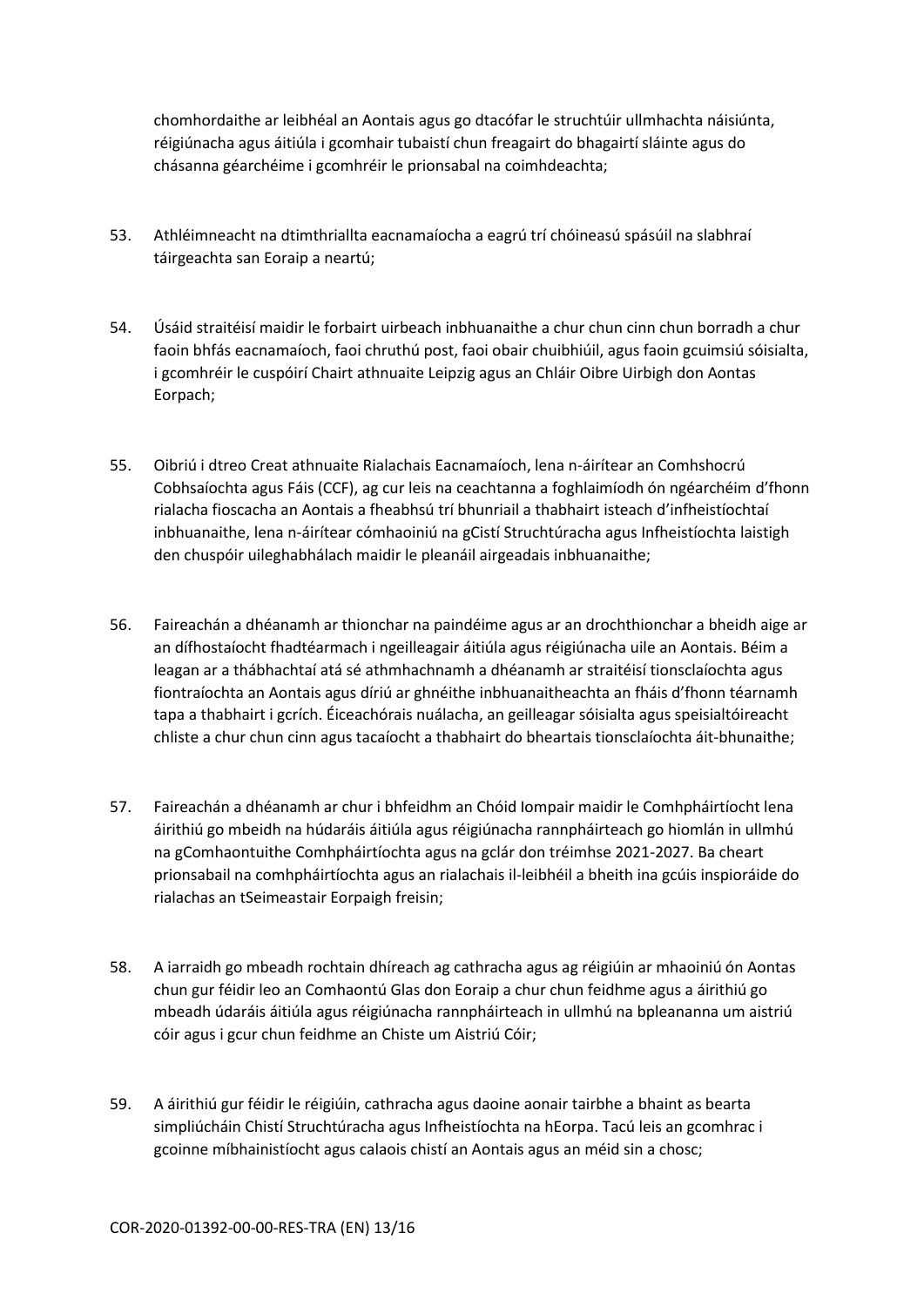- 60. Rannchuidiú le feidhmiú an Mhargaidh Aonair a neartú agus a fheabhsú, ní hamháin trí bhacainní ar na ceithre shaoirse ar an leibhéal áitiúil agus réigiúnach a shainaithint agus trí shimpliú riaracháin a spreagadh, ach freisin trína áitiú go bhfuil ról bunriachtanach ag údaráis áitiúla agus réigiúnacha maidir le cur chun feidhme agus forfheidhmiú rialacha an Mhargaidh Aonair. Béim a leagan, i ndáil leis an méid sin, ar na héifeachtaí suntasacha atá ag an tsaorghluaiseacht ar an Margadh Aonair agus foláireamh a thabhairt maidir le haon ilroinnt bhreise an Mhargaidh Aonair;
- 61. An Chomhghuaillíocht um Chomhtháthú a leathnú chun geallsealbhóirí ó na hearnálacha poiblí agus príobháideacha a shlógadh i dtaca le cur chun cinn an Bheartais Comhtháthaithe agus aird a tharraingt ar an mbreisluach atá ag an Aontas do gach saoránach den Aontas agus do phrionsabail dhaonlathacha, trí fhaireachán a dhéanamh ar thionchar infheistíochtaí atá á maoiniú ag an Aontas agus an tionchar sin a chur in iúl;
- 62. Faireachán a dhéanamh ar an gCreat Státchabhrach Sealadach agus ar bhearta eile den chineál céanna ina dhiaidh sin ionas gur féidir tacaíocht spriocdhírithe a chur ar fáil chun poist a shábháil in earnálacha agus i réigiúin atá buailte go dona ag an bpaindéim. A chur i bhfios, sa chomhthéacs sin, go mbeadh sé d'aidhm ag rialacha níos solúbtha maidir le Státchabhair "suaitheadh tromchúiseach i ngeilleagar Ballstáit a leigheas" agus go mbeidh an chúis sin bailí i bhfad tar éis Nollaig 2020, dáta éaga an Chreata Shealadaigh; a iarraidh ar an gCoimisiún, dá bhrí sin, a bheith ullamh chun síneadh a chur leis an gCreat Sealadach nó solúbthachtaí comhchosúla a cheadú chun cuidiú le hearnálacha agus le réigiúin atá buailte ag an ngéarchéim teacht slán aisti;
- 63. Tacú le bailiú agus scaipeadh faisnéise a bhaineann le solúbthacht na nósanna imeachta soláthair phoiblí, ós rud é, sna cúinsí reatha, go bhfágann na nósanna imeachta sin gur féidir le húdaráis chonarthacha úsáid a bhaint as an nós imeachta idirbheartaithe le ceanglais nós imeachta laghdaithe;
- 64. Tacú le Clár Oibre an Aontais um Cheantair Thuaithe chun an dídhaonrú a leigheas agus chun a sheachaint go mbeadh na réigiúin sin i mbaol na bochtaineachta agus chun a áirithiú go nglacfaí cur chuige cothrom agus cuimsitheach i dtaca le forbairt chríochach Eorpach;
- 65. Obair leantach ghníomhach a dhéanamh ar ghníomhaíochtaí CnaR maidir le "Sráidbhailte Cliste" agus an coincheap a chur chun cinn i measc na n-institiúidí Eorpacha; tionscnaimh um nuálaíocht agus um nuachóiriú do cheantair thuaithe a chur chun cinn agus straitéis a ghlacadh maidir le soghluaisteacht chliste inbhuanaithe faoin gclár do chinn scríbe turasóireachta cliste;
- 66. A áitiú, i gcás géarchéime inar cheart teorainneacha a dhúnadh go sealadach nó faireachán níos dlúithe a dhéanamh orthu, gur cheart don Aontas agus do na Ballstáit teacht ar chomhaontú maidir le rialacha agus nósanna imeachta comhchoiteanna ceangailteacha chun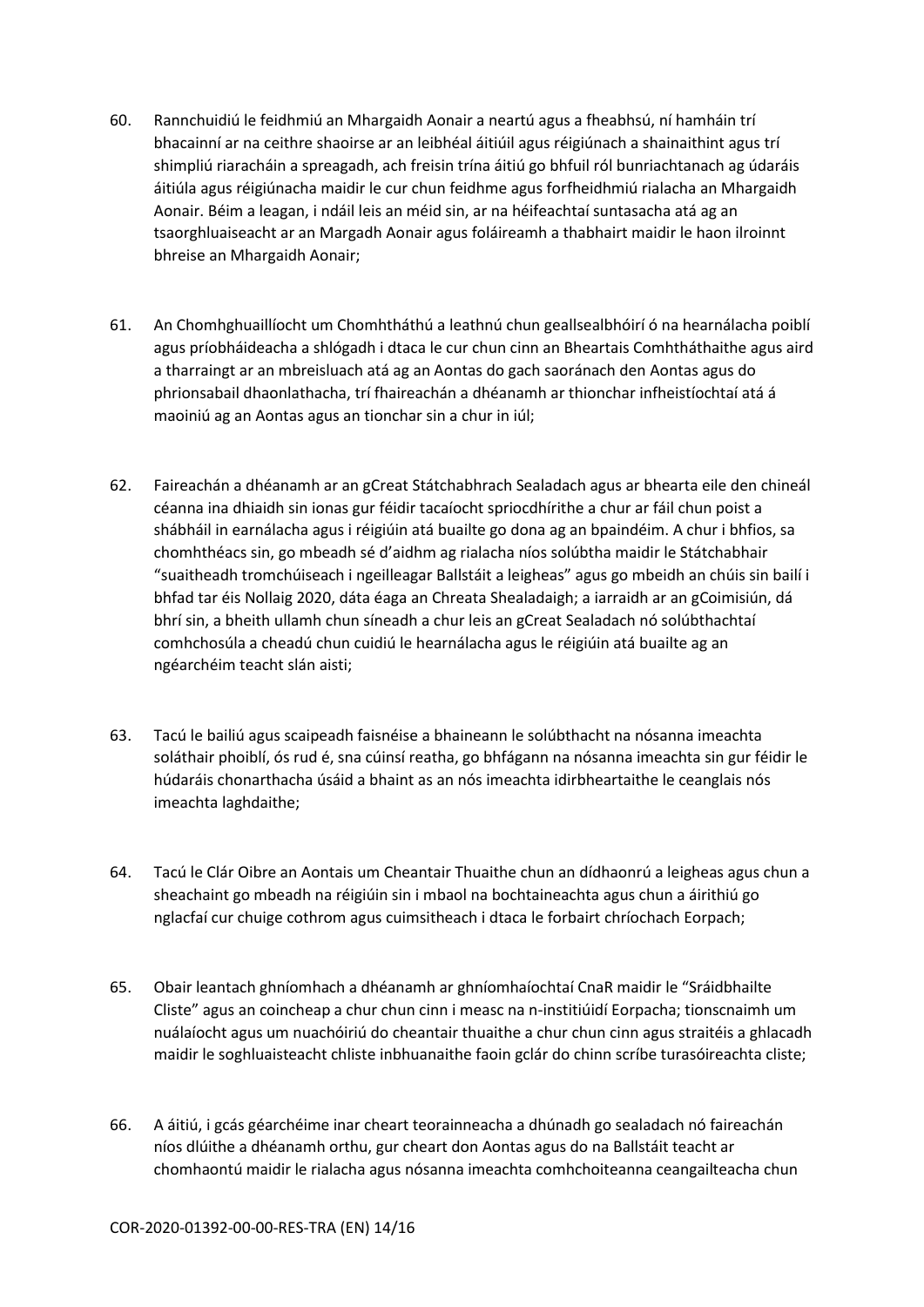saorghluaiseacht an Aontais a ráthú; a thabhairt faoi deara go bhfuil ardluach le limistéir trasteorann eacnamaíocha agus sóisialta don Aontas;

- 67. A chur i bhfáth gur léirigh gníomhaithe áitiúla agus réigiúnacha seiftiúlacht den chéad scoth le linn ghéarchéim COVID-19 in ainneoin an iliomad teorainneacha a dúnadh agus na srianta nach bhfacthas riamh cheana. Tháinig siad ar réitigh chun leanúint den chomhar trasteorann agus trasnáisiúnta, rud a léirigh fíor-dhlúthpháirtíocht idir saoránaigh na hEorpa. Is meabhrú í an ghéarchéim seo gurb í an Eoraip gan teorainneacha ar cheann de na príomhéachtaí a baineadh amach le lánpháirtiú na hEorpa, rud nach mór a chosaint. Ba cheart go mbeadh sé ina thosaíocht bhuan ag an Aontas Eorpach agus ag na hinstitiúidí Eorpacha leanúint de bheith rannpháirteach i dtionscadail idir daoine agus i dtionscadail trasteorann ar mhionscála, ar tionscadail iad a chruthaíonn creat na líonraí trasteorann agus na dtionscadal ar mhórscála trí iontaoibh fhrithpháirteach a chothú idir na daoine atá rannpháirteach iontu;
- 68. Seasamh leis an tábhacht a bhaineann leis na hacmhainní buiséid riachtanacha don Chomhar Críochach Eorpach agus iad a áirithiú, ar léiríodh go bhfuil an comhar sin fíor-riachtanach do roinnt mhaith údaráis réigiúnacha chun saineolas agus dea-chleachtas maidir le príomhdhúshláin a mhalartú, ach freisin chun naisc dhaonna a bhunú idir údaráis réigiúnacha thar theorainneacha;
- 69. Infheistíocht phoiblí a spreagadh in oileáin agus i réigiúin ar bheagán daonra agus sna réigiúin is forimeallaí trí na rialacha maidir le Státchabhair a oiriúnú a thuilleadh, tríd an gcómhaoiniú Eorpach a mhéadú faoin mBeartas Comhtháthaithe agus trí chomhar críochach a fhorbairt le triú tíortha;
- 70. Tabhairt cothrom le dáta chóras bainistíochta foriomlán an Bheartais Comhtháthaithe a chur chun cinn, go háirithe trí nósanna imeachta riaracháin a shimpliú ar gach leibhéal rialachais;
- 71. Cur chun feidhme críochach iomlán Cholún Eorpach na gCeart Sóisialta a éileamh, maille le cur chun feidhme an coincheapa "Eoraip Láidir Shóisialta d'Aistrithe Córa";
- 72. Tacú le cruthú ghné réigiúnach Scórchlár Sóisialta na hEorpa arna dhéanamh ag an gCoimisiún, agus é sin a dhéanamh i dlúthchomhar leis na Ballstáit;
- 73. Éiceachórais nuálacha réigiúnacha a dhéanamh níos athléimní i gcoinne éifeachtaí díobhálacha éigeandálaí a d'fhéadfadh a bheith ann amach anseo tríd an Limistéar Eorpach Taighde a chur i gcrích do shaorghluaiseacht na dtaighdeoirí, an eolais eolaíoch agus na teicneolaíochta, trí shineirgí idir Fís Eorpach agus cláir chistiúcháin de chuid an Aontais a chur chun cinn agus trí leanúint den obair rathúil atá á déanamh ag an Ardán um Malartú Faisnéise agus ag an tionscnamh idirinstitiúideach "An Eolaíocht sna Réigiúin".